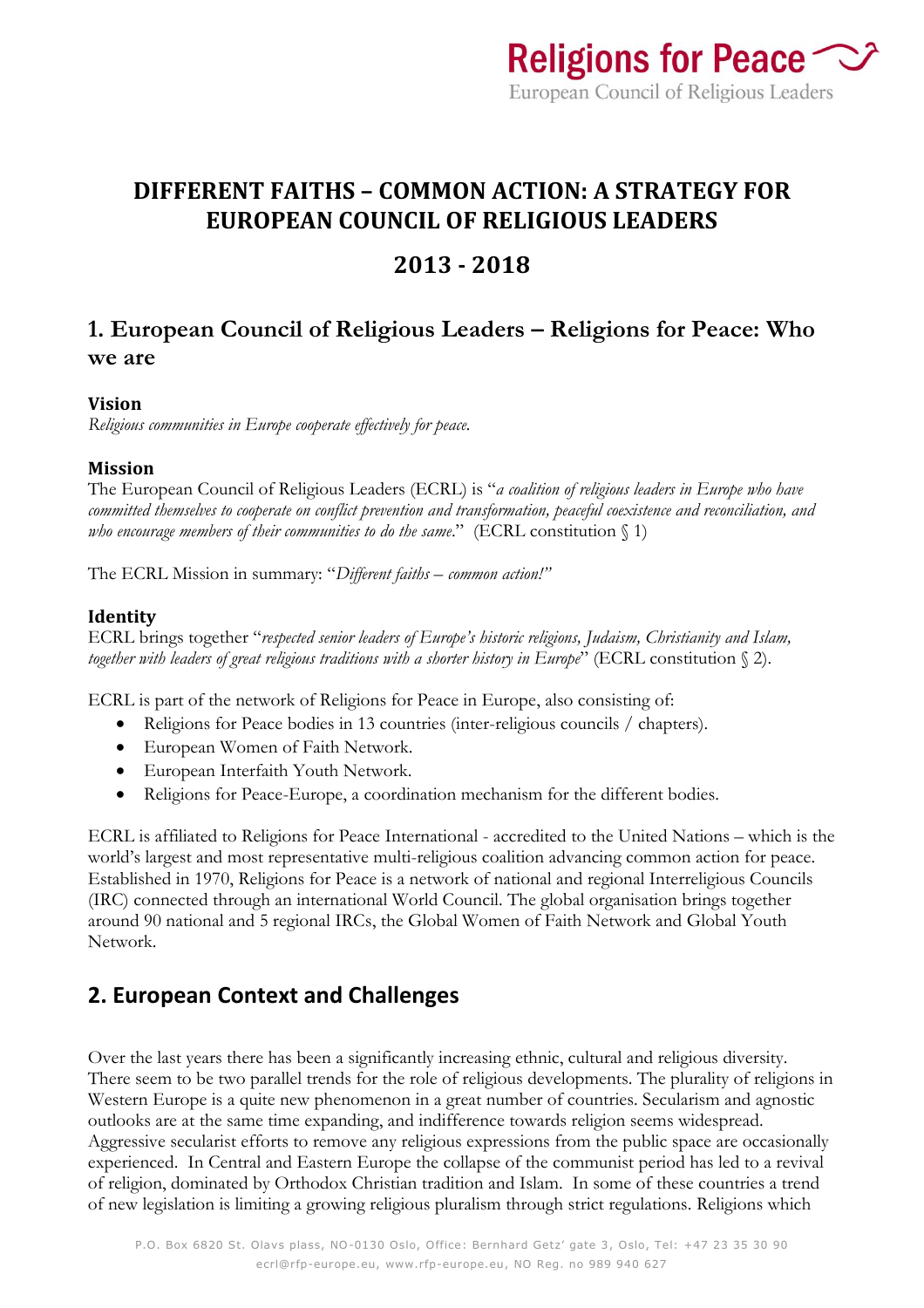migrated into Europe fairly recently are represented through minority groups that sometimes are facing challenges of integration. Pockets of right wing and religious extremism cause concerns. There are debates in many countries about how to deal with religion in the public sphere. Europe is an information society, and cultures are quickly influenced and made fluid. We all, religious communities, humanist and people of other beliefs have to face the challenge of overcoming intolerance, confusion, hate and extremism and of contributing to peaceful coexistence, mutual respect and reconciliation.

Every country and every person is intrinsically linked to each other. The information explosion, driven by cyber-based communication, has changed our way of inter-acting, and poses new opportunities for building networks across divides. The increasingly multicultural and multi-religious Europe calls for action to promote peace and fruitful co-living for people inside and outside its borders. People of good will must join hands! Religious people and organisations need to be part of this action to succeed, and initiatives across religious and secular divides are needed to respond properly.

# **3. ECRL's response to the challenges**

ECRL is a response to these calls. It is guided by the vision that *religious communities in Europe cooperate effectively for peace.*

Its members are guided by the three *principles:*

- Respect religious differences
- Act on deeply held and widely shared values
- Represent, informally or formally, concerns of a larger community.

ECRL builds on Religions for Peace's three *core strengths*:

- ECRL is multi-religious in nature, and is therefore a broad platform with impressive spiritual, moral social assets for common action. The Council is a credible and non-sectarian partner for authorities and other stakeholders in Europe.
- ECRL is part of the global Religions for Peace network that can operate simultaneously on different levels. The network has global, regional and national expressions.
- ECRL is formally or informally representative, making important links between its individual members and their communities and institutions

ECRL *engages in*

- Dialogue and cooperation as an end and value in itself
- Dialogue and cooperation as a means to address common concerns
- Issues of concern in the interface between religion and society, while it does not have a particular position on state – religion relationship

## **4. Objectives and Strategies**

To translate vision, mission, identity and principles into action, ECRL will pursue the following strategies in the period 2013 - 2018:

#### **4.1 Serve as a credible and legitimate European platform for interreligious dialogue, learning, co-operation and representation**

Members of ECRL will convene to discern the added value of inter-religious dialogue and co-operation *-* through annual meetings of the full council, with advisors and guests; addressing selected current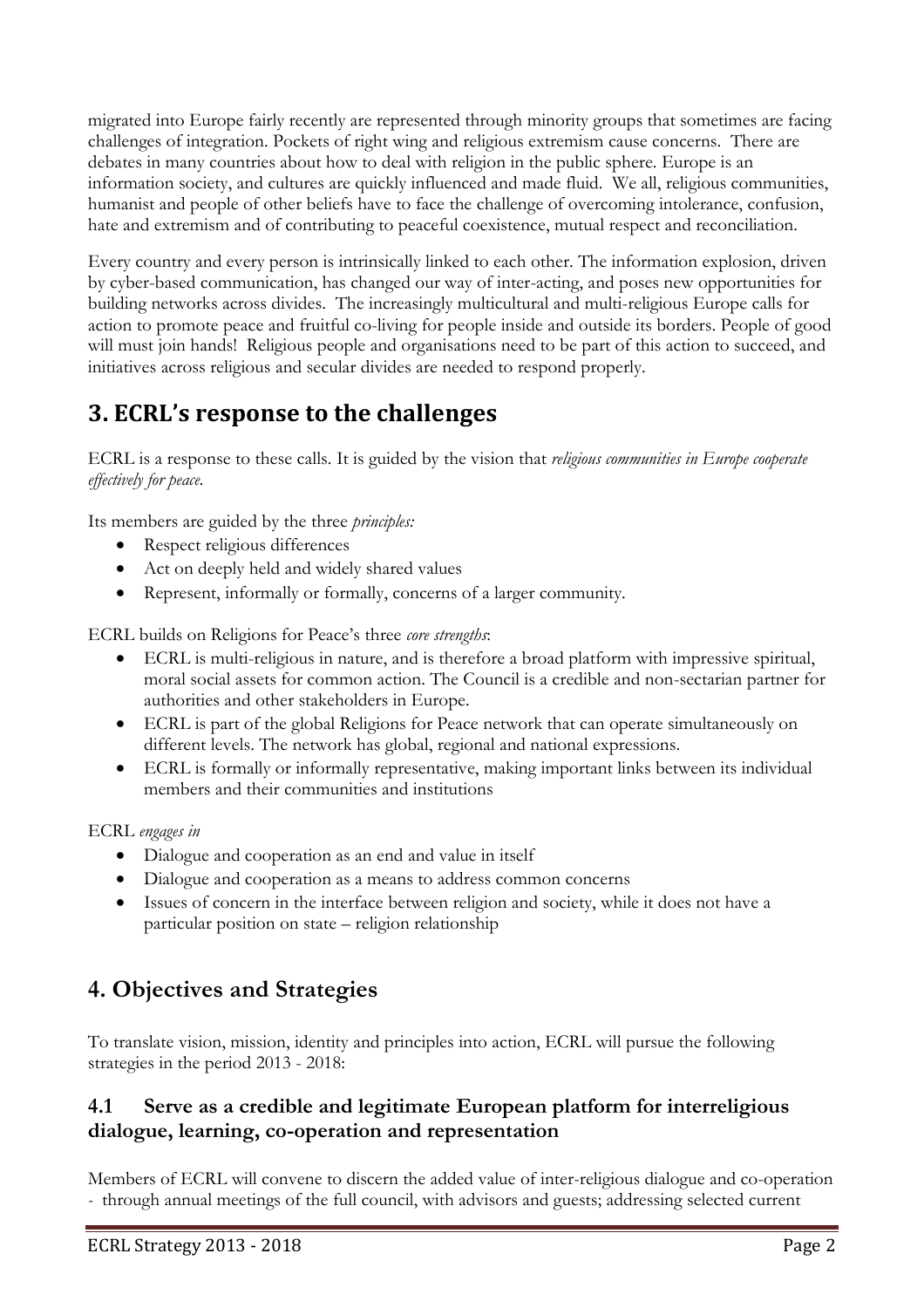issues,

- through sharing insight and knowledge between respective faith traditions
- through consultations and conferences for a wider range of participants to address specific concerns
- through establishing multi-religious justification for joint action

- through statements, publications and other documents that are broadly disseminated and regarded as providing expert and representative multi-religious perspectives on key issues related to religion and society in Europe and beyond.

- through multireligious delegations

ECRL as a platform of representation will specifically engage with pan-European institutions, mainly European Union, Council of Europe and Organisation of Security and Cooperation in Europe with the following agendas:

- European Union : In the Lisbon Treaty (2009), § 17, the European Union commits itself to recognize the role of religions in Europe and to improve the dialogue with their institutions. ECRL is ready to contribute to this dialogue by conducting annual consultations on priority-issues in Brussels in close cooperation with relevant bodies of European Union
- Council of Europe : ECRL will continue participating in topical meetings, and offer suggestions for their agendas<br>OSCE :
- Participate in events and processes related to freedom of religion and belief, eliminating hate crimes, and discrimination on religious and racial grounds. ECRL will explore with OSCE ways of developing operational partnerships in relevant country contexts.

ECRL intends, as a special task in the plan period to elaborate a *Report on Interreligious Co-operation in Europe* to be presented to European institutions and to a wider public by 2015.

#### **4.2 Operate as an effective European agent of human dignity, peaceful coexistence and reconciliation**

Multi-religious dialogue and cooperation to

a. *build peace* 

 $\overline{\phantom{a}}$ 

*-* through working to prevent violent conflicts, engaging in conflict resolution, and acting to eliminate proliferation of weapons and promoting disarmament

- b. *defend and promote human dignity, human rights and freedom of religion and belief through promoting*
- legislation and practices, education and advocacy
- appropriate roles of religion in the public sphere
- protection of religious and belief minorities
- c. *promote tolerance and unity in cultural diversity*

d. *support the dignity and rights of women and children in Europe* 

*-* through examining critically practices of our own religious communities, and promoting human

*<sup>-</sup>* through religious teachings, confronting discrimination, building democratic cultures, and promoting equal legal and moral citizenship for all groups in society. ECRL will initially address these concerns through the "Living together" project $<sup>1</sup>$ </sup>

<sup>1</sup> «Living Together» is focusing on the increased pluralism through «newcomers» to Europe. Europe needs influx of people to maintain economic development and welfare. While the current level of "newcomers" is only 10%, four out of ten people expressed in an opinion poll that this number is already too high. Social conflicts can easily escalate with this gap between opinions and the political and economic realities. What can religious communities contribute in addressing some of these challenges, both within respective faith communities and through dialogue and cooperation across divides? Videos and discussion material will be developed and distributed, and religious groups will be encouraged to engage in local and national discussions and actions.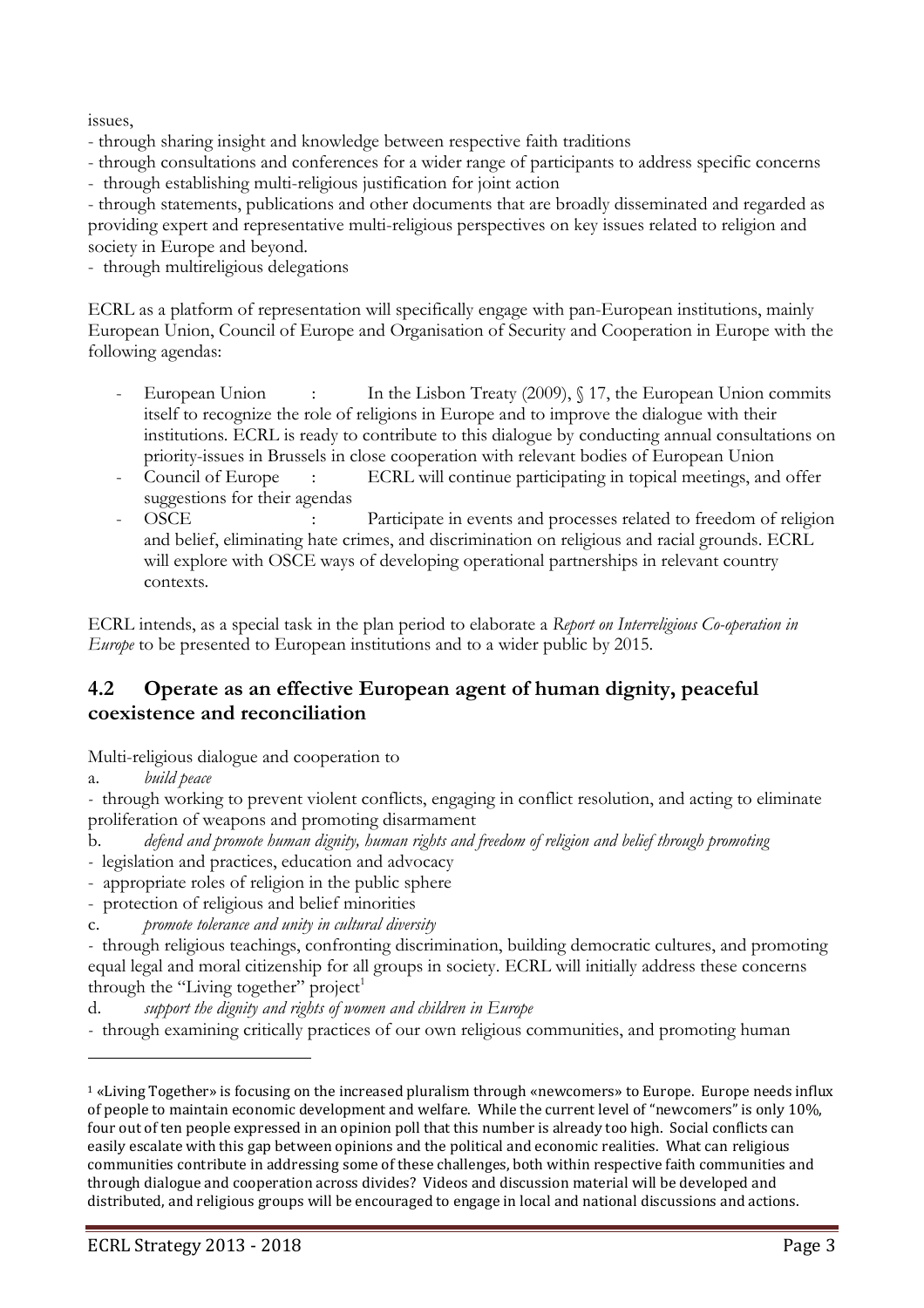dignity, including fighting violence against women and children, and supporting legislation and practices that empower women. ECRL will mainly act through the Women of Faith Network "Restoring Dignity" program<sup>2</sup>.

e. *take action beyond the borders of Europe*

- when called upon, and in societies where ECRL can play a significant role in promoting multireligious cooperation to build a culture of peace, secure religious freedom and promote tolerance with priority given to the sub-regions immediately neighboring Europe

through accompaniment, delegations, exchange exposures and capacity building.

ECRL will continue its dialogue program with the MENA region and its readiness to accompany building and equipping national inter-religious councils – with emphasis on countries within OSCE. ECRL will further continue its engagements in East Timor and Sri Lanka in cooperation with Religions for Peace International.

f. *engage in global issues that deeply concern European religious communities*

- through taking advocacy actions in solidarity with marginalized communities in the Third World

- through continue campaigning against nuclear weapons, cluster munitions and for a global Arms Trade Treaty

- through promoting the implementation of the Universal Code on Holy Sites

- through increasing religious leaders' commitment to fighting HIV&Aids

#### **4.3 Help build, strengthen and equip national and regional multi-religious mechanisms**

*a. Build and develop inter-religious councils affiliated with RfP/ECRL* 

- through clarifying their status and participation in ECRL in its constitution and bylaws

- through offering accompaniment and capacity building

- through mobilizing resources for seed funding their structures and activities

- through including them in consultations and initiatives that go beyond national borders. ECRL has the intention to convene representatives of national IRC councils for the Religious Leaders Summit on the occasion of the G8 meeting in Germany in 2015

- aiming at reaching 15 by 2018

*b. Support European Women of Faith Network and European Interfaith Youth Network* 

- through mobilising resources for their structures and activities

- through the ECRL secretariat rendering administrative support as capacity allows and according to agreed-upon priorities.

- through including their representatives in ECRL consultations and delegations as deemed appropriate

- through considering operational agreements with EWFN and EIYN within areas of common concern and interest

#### **4.4 Harmonize and strengthen the Religions for Peace network in Europe**

*a. Formalize relationship between national inter-religious councils and ECRL*

- through standardized tripartite affiliation agreements RfP International – national IRC – ECRL

- through establishing principles for linking ECRL members with their respective national RfP bodies.

 $\overline{\phantom{a}}$ 

<sup>2</sup> «Restoring Dignity Campaign-End violence against Women and Girls" is an initiative that in Europe is spearheaded by EWFN. Different aspects of violence, including sexual violence, domestic violence and structural violence are being addressed. "Restoring Dignity" toolkit and exhibition have been developed and are being used as elements of the program.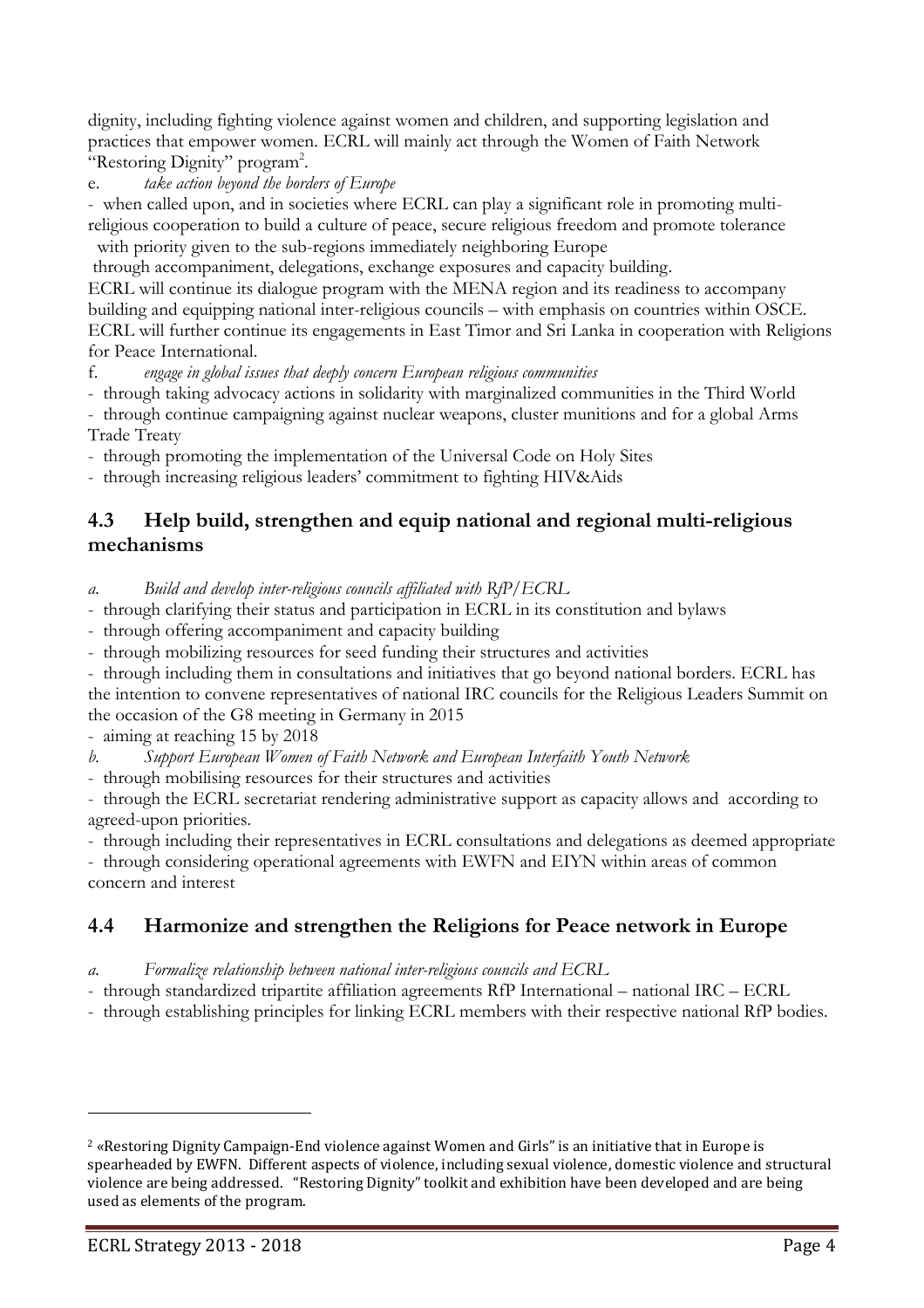*b. Harmonize the organizational relationships between different RfP bodies in Europe -* with emphasis on the relationship between ECRL and RfP-Europe*.*

## **5. Organizational location and profile for implementation**

ECRL members have primary responsibilities and identities related to their primary religious communities. It is an aim that all council members additionally identify themselves as ECRL/RfP actors/representatives as they operate in their own religious communities locally and Europe-wide, and in their local/national/European public exposure. This will considerably increase the position and visibility of ECRL.

ECRL has an organizational strength through its balance between representation and ability to act with credibility and sufficient expertise. This balance should be maintained through careful recruitment of members to the council.

ECRL is served by a Secretariat currently based in Oslo, Norway, led by a General Secretary. There are currently one full time and two part-time employees in the Secretariat. While the Secretariat primarily serves ECRL, support is rendered to other parts of Religions for Peace in Europe as far as capacity allows.

Staffing of ECRL secretariat should, as far as is feasible, reflect the geographical and religious diversity represented in the council.

Location of ECRL secretariat, including presence in key European cities (Brussels, Strasbourg, Vienna/Warsaw) should be clarified within the plan period. The link to European institutions should be strengthened in the coming years. The Council will review the location / presence of its secretariat in depth in 2016 in order to take a decision on this.

# **6. Budget**

Expected activities and achievements outlined in this plan are dependent on available resources. A combination of human resources, financial resources and in-kind contributions will shape the potentials and limitations. Time and other contributions by ECRL members are fundamental to the life and success of the council. Additional sources of financial and in-kind contributions will, however be crucial for bringing ECRL closer to its potential. Some activities in this plan are dependent on financial resources that need to be raised beyond the 2013 level of the budget.

ECRL has been substantially supported by Norwegian Ministry of Foreign Affairs through their ODA framework. The Ministry has seen the great value of ECRL, not least in reflecting the important role it can play as a European instrument for promoting peace beyond its border. It is hoped that the Ministry will continue supporting the Council in the years to come.

The members of the ECRL and their constituencies have contributed substantially by hosting meetings and events, and by covering their own expenses during Council meetings. This contribution needs to be continued.

There is a need to diversify and expand funding partnerships in order to secure sustainability of the Council and enhance its ability to achieve its objectives. The following categories of funding partners will be systematically pursued: